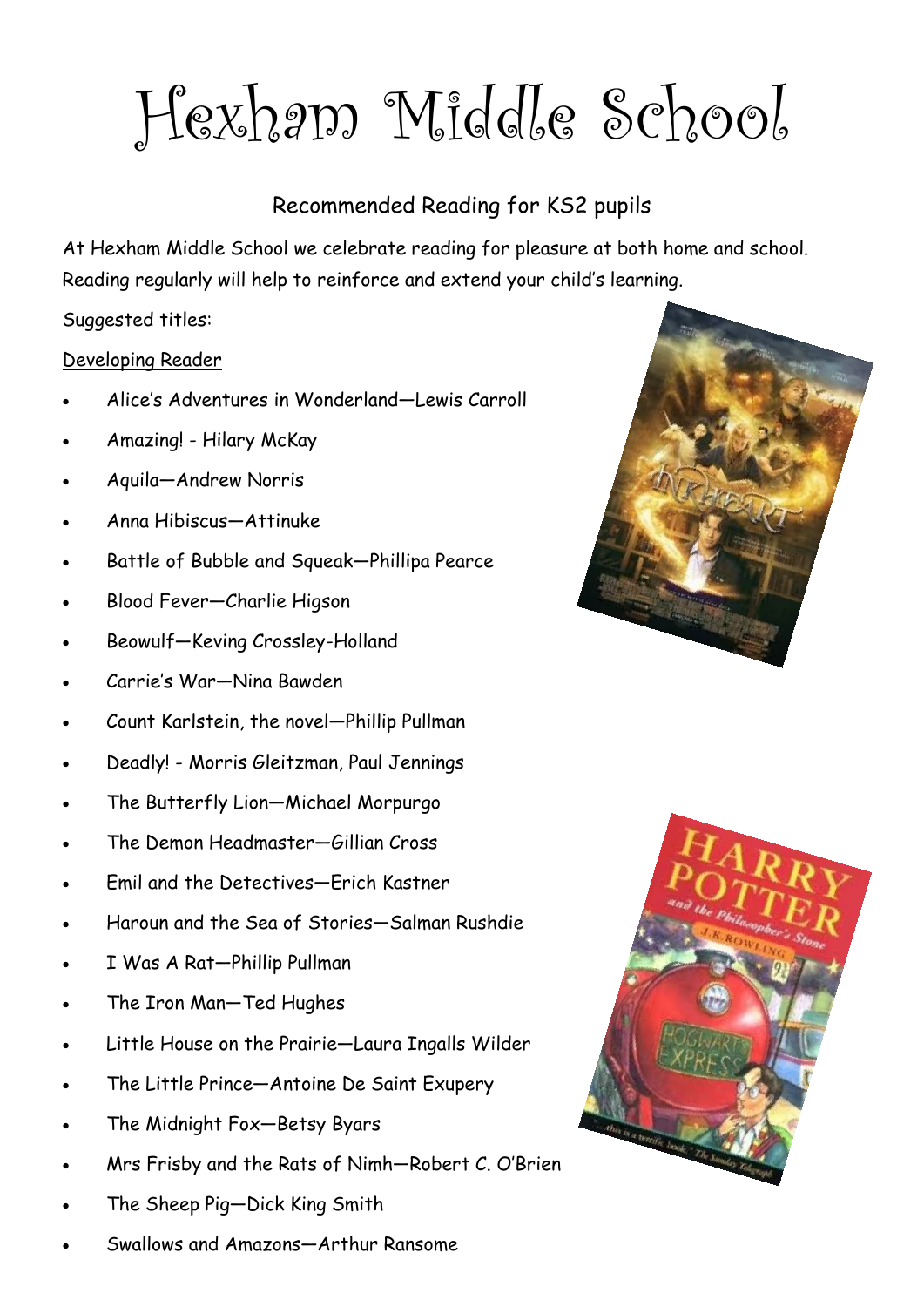- War Boy—Michael Foreman
- The Karate Princess in Monsta Trouble—Jeremy Strong
- The Vampire of Croglin—Terry Deary
- Young Wizards—Michael Lawrence

### The active reader (Modern Classics)

- Flour Babies—Anne Fine
- Bursting Balloons Mystery—Alexander McCall Smith
- Connor's Eco Den—Pippa Goodhart
- The Dark is Rising—Susan Cooper
- Dragon Rider—Cornelia Funke
- The Eagle of the Ninth—Rosemary Sutcliff
- The Eighteenth Emergency—Betsy Byars
- Fire, Bed and Bone—Henrietta Branford
- Gideon the Cutpurse—Linda Buckley-Archer
- Journey to the River Sea—Eva Ibbotson
- Krindlekrax—Phillip Ridley
- The Mouse and his Child—Russell Hoban
- The Owl Service—Alan Garner
- Pig Heart Boy—Malorie Blackman
- The Red Necklace—Sally Garner
- Redwall—Brian Jacques
- Stormbreaker Anthony Horozitz
- The Turbulent Term of Tyke Tyler—Gene Kemp
- Two Weeks with the Queen—Morris Gleitzman
- Watership Down—Richard Adams
- The Wizard of Earthsea—Ursula K Le Guin
- The Wolves of Willoughby Chase—Joan Aiken



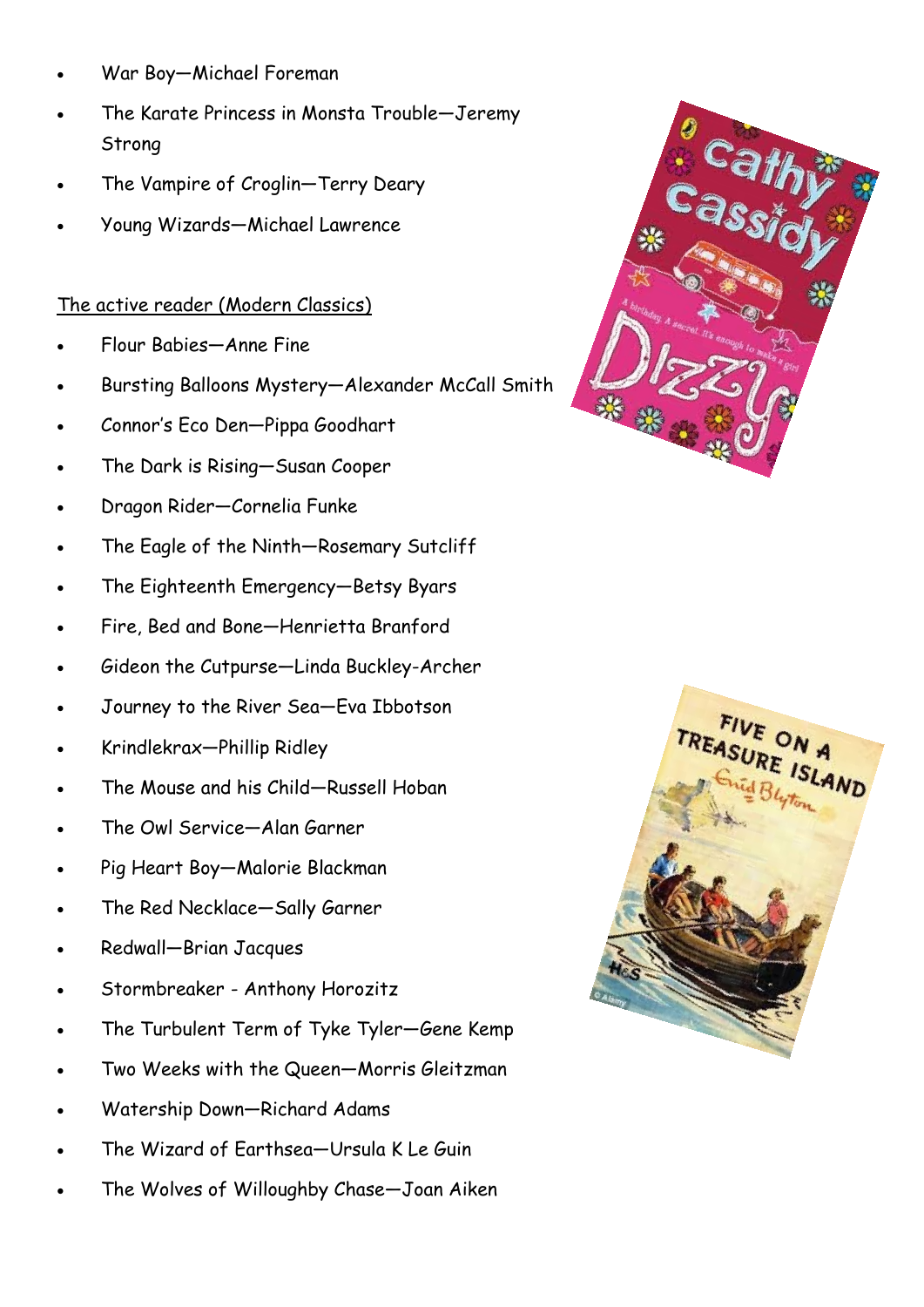# The Competent Reader (sensitive themes)

- The Killer Underpants—Michael Lawrence
- Across the Barricades—Joan Lingard
- Amazing Maurice and his Educated Rodents—Terry Pratchett
- Darkling Plain—Phillip Reeve
- Goodnight Mr. Tom—Michelle Magorigan
- Holes—Louis Sachar
- Harald Hardnut—Tony Bradman
- I am David—Ian Holm
- Smuggler—Martyn Beardsley
- The Machine Gunners—Robert Westall
- Private Peaceful—Michael Morpurgo
- Troy—Adele Geras
- The Tulip Touch—Anne Fine
- The Dark is Rising—Susan Cooper

## Books that are in a series

- The World of Norm—Jonathan Meres
- Saxby Smart, Private Detective—Simon Cheshire
- Artemis Fowl—Eoin Colfer
- Spy Dog—Andrew Cope
- Dragonese Series—Cressida Cowell
- Jimmy Coates—Joe Craig
- A Dog called Grk—Joshua Doder
- Jamie Johnson—Dan Freedman
- Alex Rider—Anthony Horrowitz
- Inkheart—Cornelia Funke
- Warrior Cats—Erin Hunter
- Poppy Fields—Tanya Landman
- Charlie Bone—Jimmy Nimmo